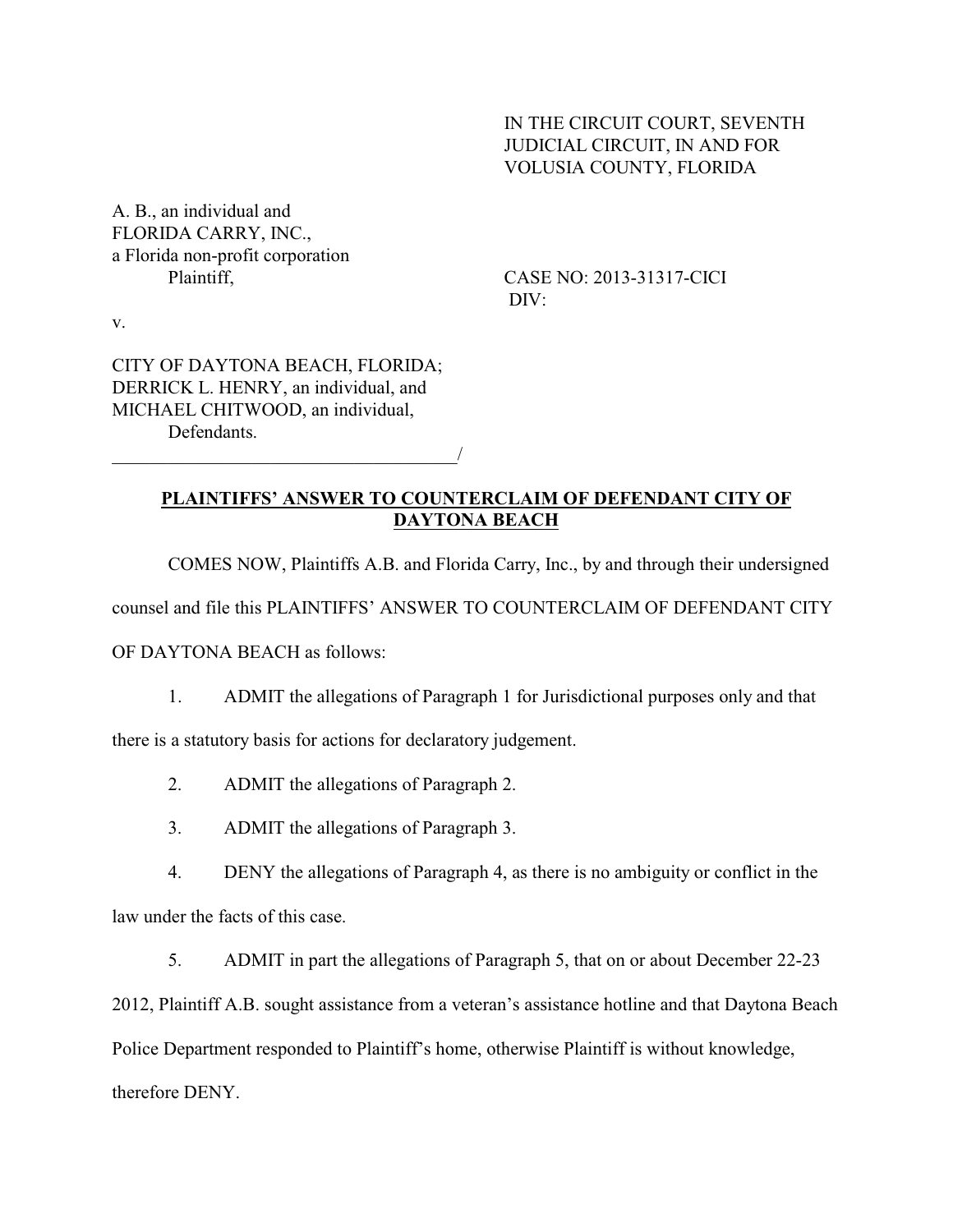6. Plaintiff is without knowledge of the allegations of as to what dispatch informed the police officers, therefore DENY.

7. ADMIT in part the allegations of Paragraph 7 that Plaintiff went outside to meet with officers and was taken into custody under Florida's Baker Act, otherwise DENY.

8. Plaintiff moves to strike the allegations of Paragraph 8 pursuant to Rule 1.140, Fla. R. Civ. P. as immaterial and scandalous, irrelevant accusations, as Florida law does not prohibit possession of firearms while under the influence of alcohol.

9. ADMIT in part the allegation of Paragraph 9 that Plaintiff had multiple firearms in the house, otherwise DENY. Specifically DENY the exact content of Plaintiff's statements to police and the characterization that firearms were "hidden".

10. ADMIT in part the allegations of Paragraph 10 that Daytona Beach Police Officers seized the property at issue in this case, otherwise DENY all remaining allegations and specifically state that the police officers conducted illegal searches of the residence for weapons and other personal property that was then illegally seized without legal basis or due process and continues to be wrongfully detained by Defendant.

11. ADMIT the allegations of Paragraph 11.

12. ADMIT in part the allegations of Paragraph 12, that Plaintiff submitted two affidavits to CITY based on its illegal policy of requiring such affidavits, and that one affidavit stated that Plaintiff did not "meet requirement for involuntary treatment, otherwise DENY.

13. ADMIT the allegations of Paragraph 13.

14. ADMIT the allegations of Paragraph 14 accurately reflect a portion of the cited statutes.

15. ADMIT the allegations of Paragraph 15 accurately reflect a portion of the cited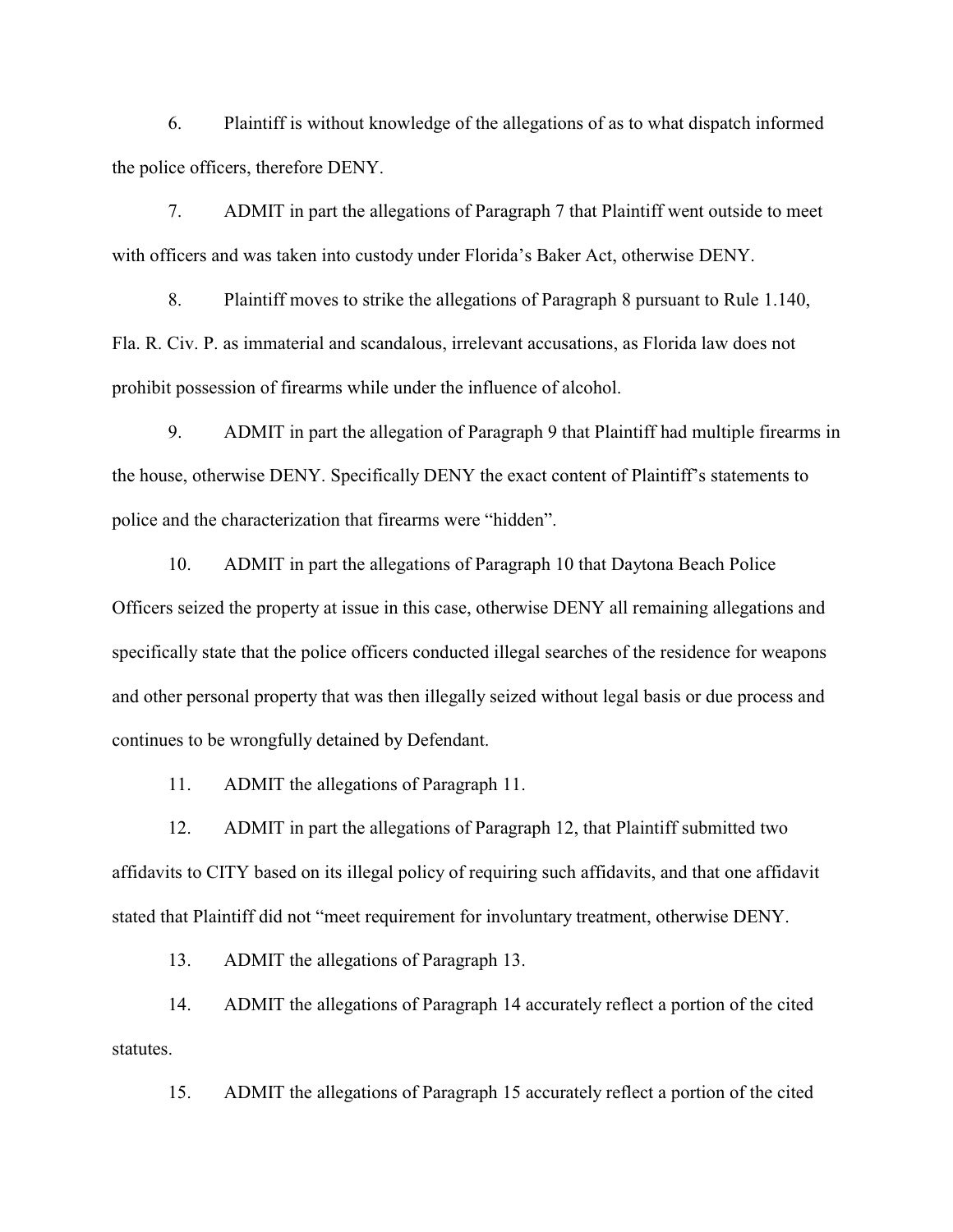statutes.

- 16. DENY the allegations of Paragraph 16.
- 17. DENY the allegations of Paragraph 17.
- 18. DENY the allegations of Paragraph 18.
- 19. ADMIT the allegations of Paragraph 19.

WHEREFORE, Plaintiffs requests the Court find that Defendant has not set forth facts

showing that there is any ambiguity in the law and declare that the allegations of Defendant's

counterclaim do not set forth sufficient facts to show that it is entitled to a declaratory judgment.

Plaintiffs demand trial by jury on all issues so triable.

Dated this 28th day of June 2013

## **CERTIFICATE OF SERVICE**

I HEREBY CERTIFY that a copy of the foregoing was served this \_28th\_ day of June, 2013, by U.S. Mail or e-service to the following:

Robert F. Jagger [jaggerr@codb.us](mailto:jaggerr@codb.us) [popel@codb.us](mailto:popel@codb.us)

Marie Hartman [hartmanm@codb.us](mailto:hartmanm@codb.us) [popel@codb.us](mailto:popel@codb.us)

Derrick L. Henry 301 S. Ridgwood Ave. Rm 200 Daytona Beach, FL 32114

Michael Chitwood 175 Valor Blvd. Room 3001 Daytona Beach FL 32114

/s/ Eric J. Friday

FLETCHER & PHILLIPS Eric J. Friday, Esquire 541 East Monroe St., Suite 1 Jacksonville, Florida 32202 (904) 353-7733, Fax 353-8255